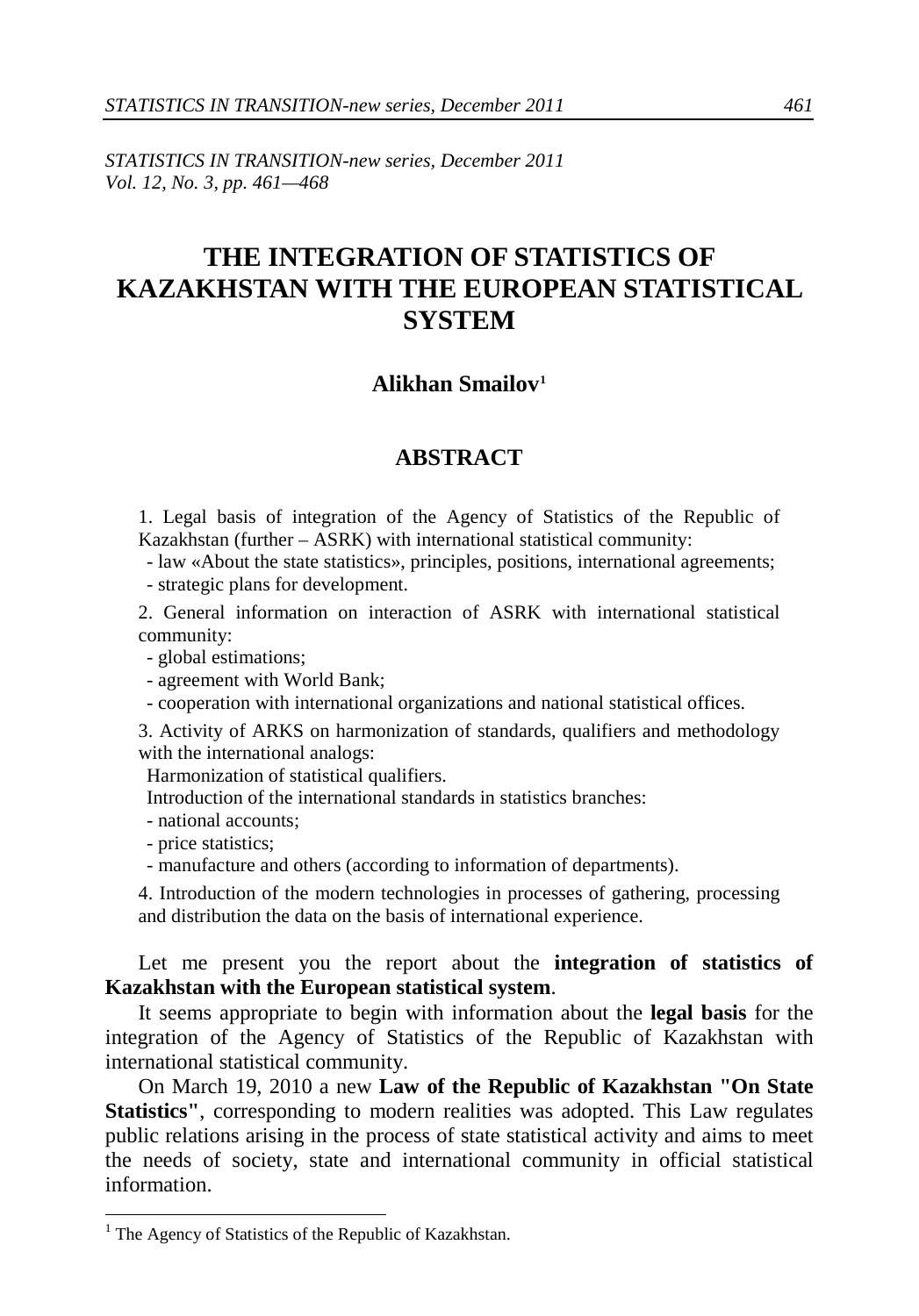Article 9 of the Law defines a general procedure for international cooperation in the field of statistics. In particular, it establishes the right of state statistical bodies on dissemination of statistical information and exchange of experience in statistical methodology in the framework of cooperation with foreign partners.

Article 5 sets out the principles of state statistics. One of the main principles is to ensure consistency and comparability of state statistics with internationally accepted standards, classifications and methods.

Thus, we can say that in the basic document of the statistical system of the Republic there is a necessary mechanism for its harmonization with European and international standards.

International agreements have an important role in establishing and expanding partnership relations. Thus, the Partnership and Cooperation Agreement signed in 1995 is the basic document upon which the partnership of European Union and Kazakhstan is based. Article 67 of this agreement is devoted to cooperation in the field of statistics.

In addition, in 2010 a Memorandum of understanding between the Agency of Statistics of the Republic of Kazakhstan and Eurostat was signed. The Agency also has cooperation agreements with national statistical offices of many European countries.

For effective and progressive implementation of state policy in the field of statistics the Agency prepares the **strategic plans**. Strategic plan of the Agency of Statistics of the Republic of Kazakhstan for 2010-2014 identifies *obtainment of international experience in the field of statistics* as a priority area of activity. Through the achievement of target indicators in this area it is planned to increase the degree of integration of Kazakhstan statistics into international statistical space.

Speaking about long-term development plans, the assistance provided by international institutions in the analysis of statistical system of the country should be noted. In particular, in 2002-2003 Eurostat and UNECE and in 2007-2008 UNECE and ESCAP conducted a **global assessment** of the statistical system of the Republic of Kazakhstan. The report of the assessment of 2007-2008 marked a good level of cooperation of the Agency with national statistical offices and international organizations aimed at improving the quality of statistical information and introduction of international standards.

**Interaction of the Agency of Statistics of the Republic of Kazakhstan with international statistical community** is implemented through continued **cooperation with international organizations and national statistical offices** in such areas as introduction of international statistical methodologies, standards and classifications, development of modern tools, information and communication technologies, improvement of knowledge and skills of personnel and their professional competencies.

One of the brightest examples of such cooperation is the European Union TACIS program. In 1993-2007, during implementation of the TACIS program in Kazakhstan dozens of projects in areas such as statistical infrastructure, economic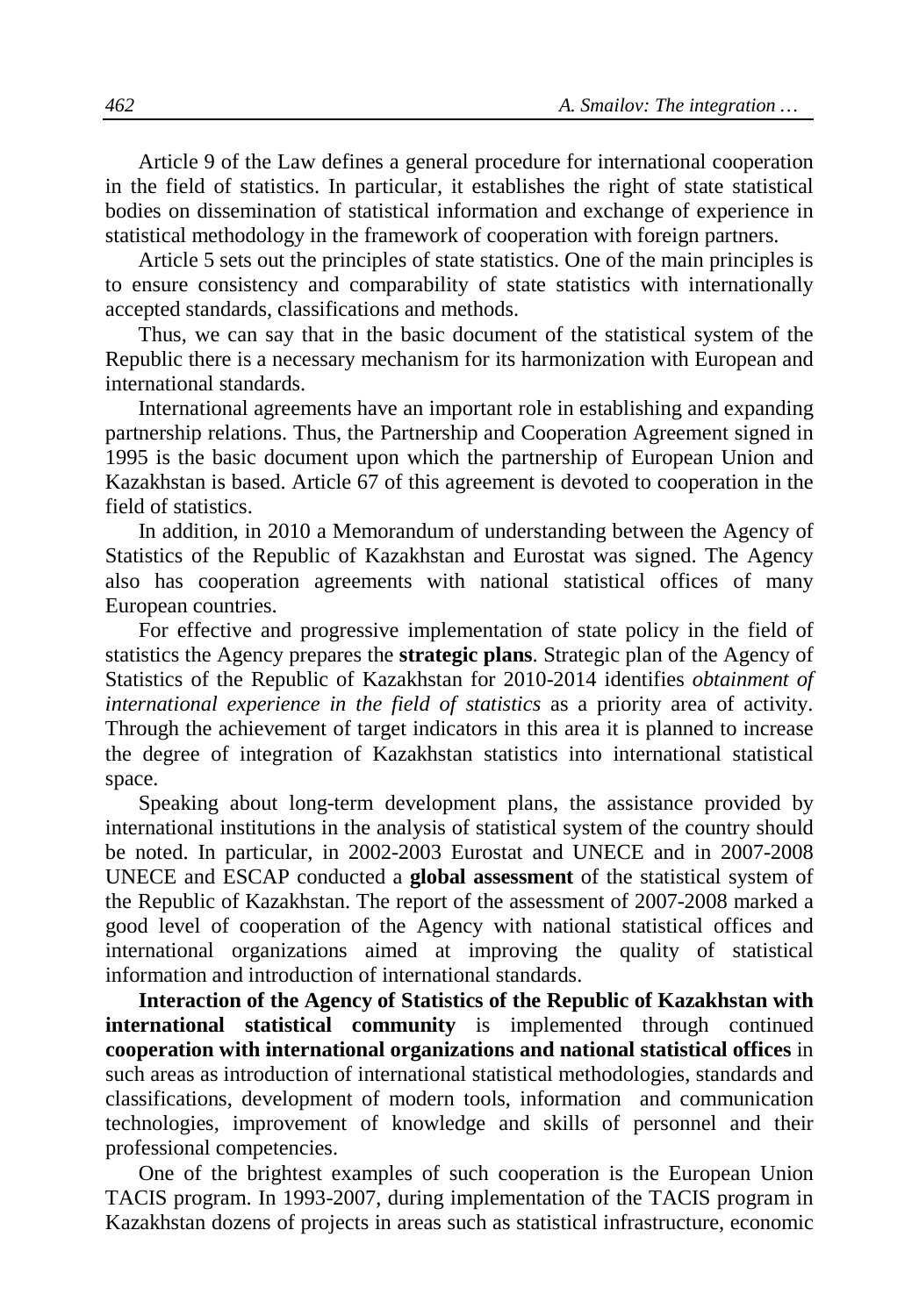and social statistics were carried out. In the course of the program, European experts have made a significant contribution to the harmonization of the statistical system of Kazakhstan with European counterparts.

It is necessary to mention also the efforts of organizations of the United Nations system and Interstate Statistical Committee of the CIS on assistance in introduction of the international standards in Kazakhstan, and in the whole region. Thus, during the period since 1992 to 2010 569 recommendations, instructions, classifications and other methodological materials were developed by the CIS Statistical Committee in line with international standards.

At the present time the Agency of the Republic of Kazakhstan on Statistics is carrying out a preparatory work for the implementation of **a wide scale project with the World Bank on strengthening the national statistical system of the Republic of Kazakhstan**. It is planned to start the implementation of this five year project since the beginning of 2012. In the nearest future it is planned to announce the international competitive bidding on twinning-partnership with the Agency for rendering the consulting services.

Dear colleagues, further, let me turn to review of Kazakhstan experience on **harmonization of national standards, classifications and methodologies with international analogs**.

**Classifications** are a basis on which all information systems are constructed. They are considered as basic tools used for maintaining of many various state databases.

In order to ensure statistical data comparability and harmonization with the international classifications, since 1997 the Agency of the Republic of Kazakhstan on Statistics has been carrying out a work on developing and maintaining statistical classifications in line with international recommendations. The state classifications of economic activities (based on NACE) and of products by activity (based on CPA) were the first classifications developed according to the international standards. It should be noted that NACE classification of the European Community is more preferable to Kazakhstan than ISIC classification of the United Nations, because it provides more detailed distribution of the enterprises in mining and manufacturing industries. Also, in the European classification system more convenient for users coding system is used.

In 2006-2008, in connection with the revision of NACE and CPA classifications in the European Community, the transition to new system of international statistical classifications has begun in Kazakhstan. At present, Kazakhstan is one of the first CIS countries which have passed to new system of international classifications.

In 2007-2008, new versions of classifications of economic activities and products by activity were adopted as the state standards.

To the present time the Agency has revised sectoral statistical classifications of goods and services used in industry, agriculture, forestry, fishery, trade, construction, tourism, and service statistics.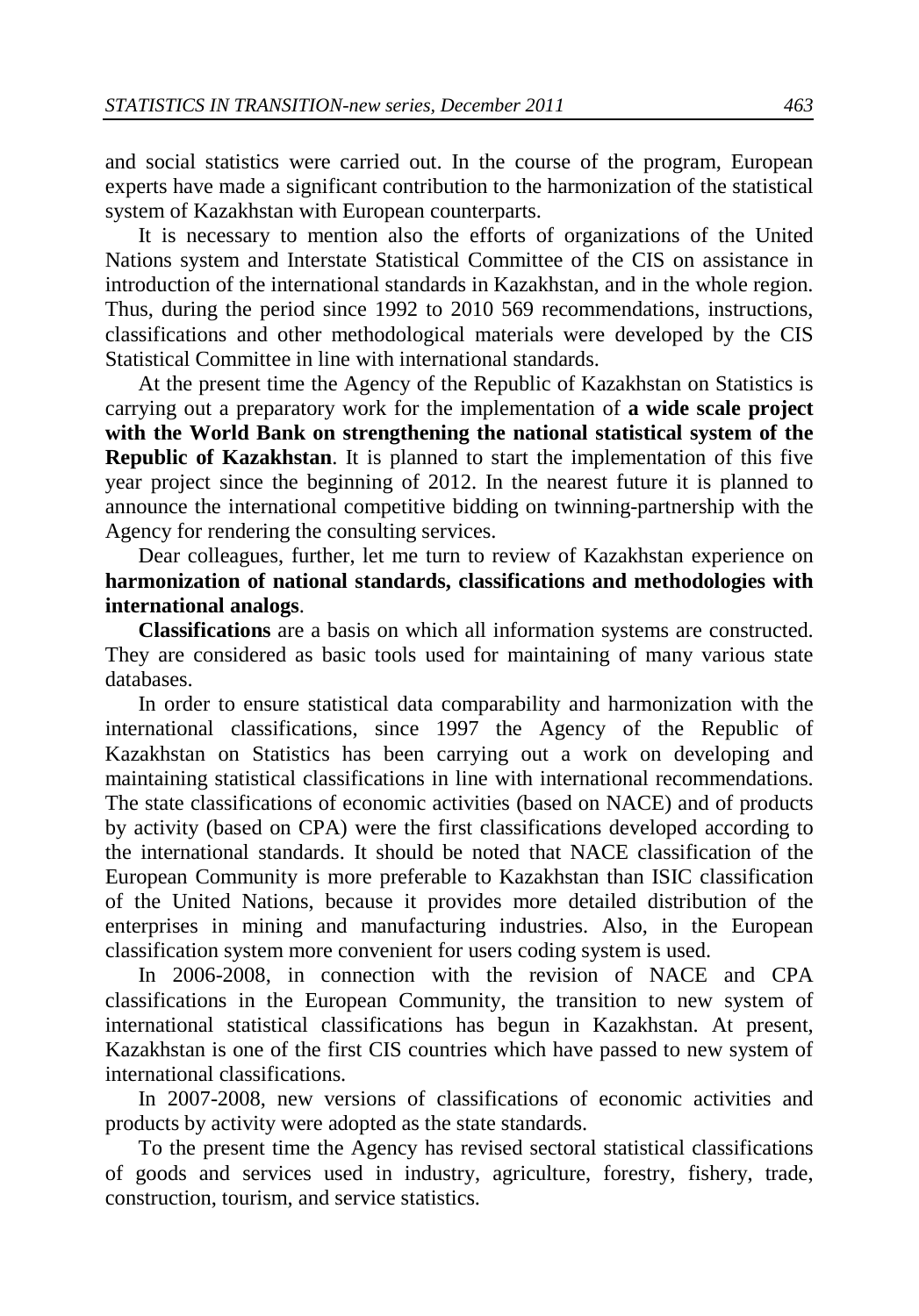Introduction of international classifications into statistical practice is one of the priority directions of development of statistics in Kazakhstan.

Also the Agency widely uses the experience of the European countries on **statistical registers**.

As an example, structure and content of our Statistical business–register were defined according to the standards and recommendations of the European Union in the field of enterprises statistics.

In its turn, structure and content of being created statistical population register are defined taking into account the experience of the North European countries. In particular, recommendations named «Statistics on basis of registers in the European countries. Review of advanced techniques with paying major attention to population and social statistics 2008» have been used.

We permanently work on **introduction of international standards into all areas of statistical activity**.

Great attention is paid to the improvement of **national accounts**. In the frameworks of TACIS program the projects on non–observed economy and quarterly calculations of gross regional product have been implemented. In cooperation with Statistics Norway the process of formation of "supply-use" tables is being improved. And it is not casually that in the Strategic plan of the Agency the necessity of accelerated development of national accounts system is especially mentioned. In particular, special attention will be paid to introduction of new international standard "SNA 2008", to improvement of the comparability between separate calculations within SNA and to transition to more detailed calculations of intersectoral balance.

**Price statistics** also has a high importance. In many European countries along with a consumer price index also a harmonized consumer price index is calculated, which is formed according to the coordinated approach and on the basis of a uniform set of definitions. According to the Eurostat Guidelines on harmonized CPI, basic requirements to construction of this indicator are the inclusion of such services, as public health, education, insurance, financial and social protection services, as well as housing expenditures in the CPI structure. Since January, 2011 CPI of Kazakhstan includes the all list of the named services.

«Guidelines on producer's price index: theory and practice» developed by international organizations are used by the Agency as a methodological basis for the construction of a PPI. According to this Guidelines and the «Methodological manual of Eurostat on constructing the producer's price indexes on services 2005», along with estimation of prices movement in the production, the price changes of the services of productive character should be also considered. At present, in Kazakhstan the services of productive character are partially considered in the CPI structure, and also independent price indexes on freight transport and communication services are calculated. Since 2011, index of commercial real estate rent price is being constructed.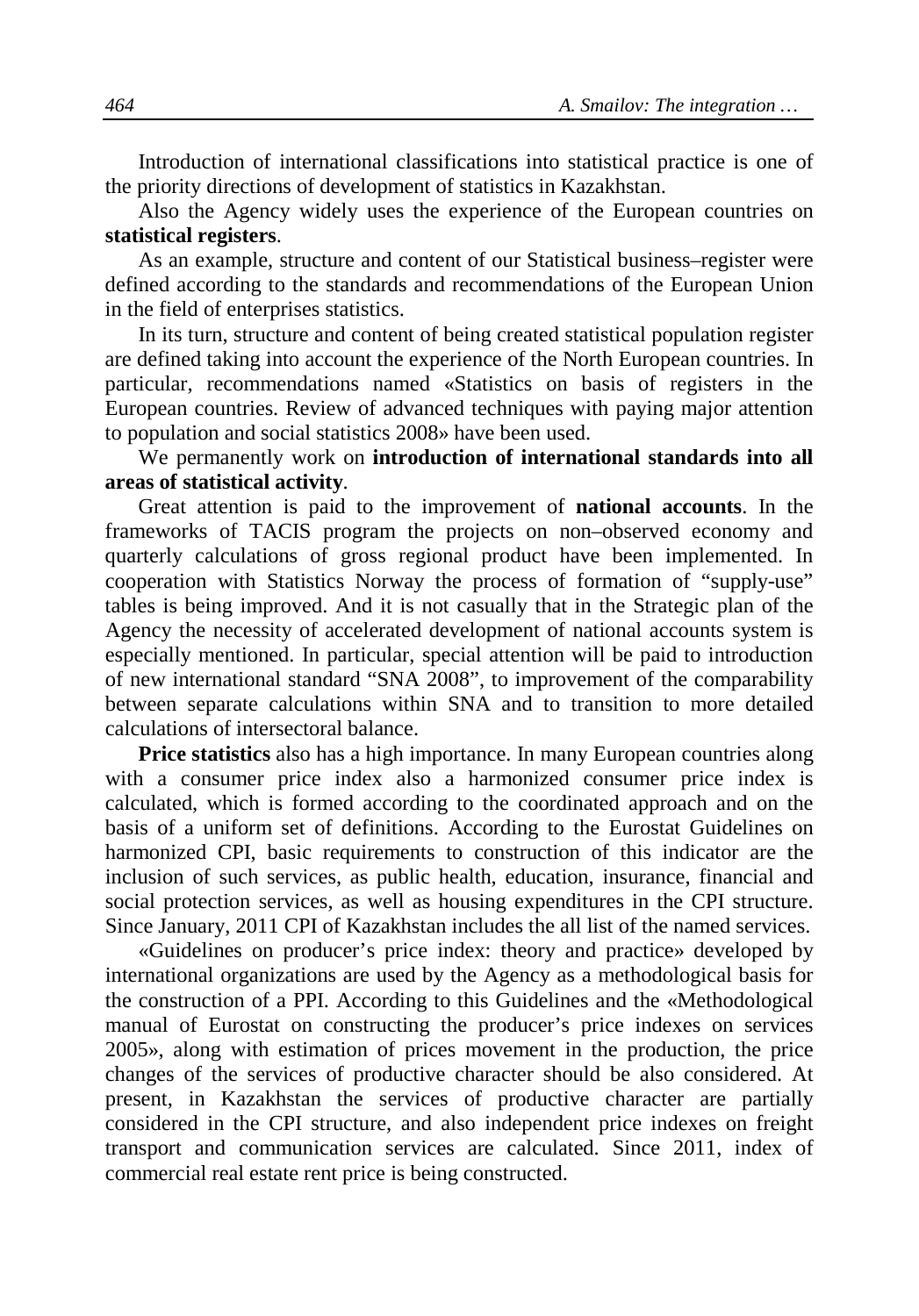In the future, construction of a number of price indexes on services in the field of accounting, audit, consulting, computer facilities, scientific research and developments and others in line with the Eurostat methodology is planned.

According to the studied European experience the Agency has formed a system of indicators of fixed capital **investment statistics**, improved **construction statistics**, introduced a classification of construction products on the basis of CPA 2008.

**Energy statistics** is also formed in line with the international standards. In 2002, according to the Eurostat recommendations the «Methodological provisions on definition and formation of indicators of energy statistics» were developed and adopted, in 2008 the indicators of output (consumption) of electricity by kinds of activity were revised and introduced, in 2009 in line with the Guidelines on energy statistics of Eurostat and International energy agency 2007, the Methodical explanations of indicators of energy statistics were revised.

At present, the Agency implements a Plan of actions on development of **ecology statistics** for 2010-2012; and with a view of its implementation, on the basis of UNECE recommendations the «Ecological indicators and reports based on them for EECCA countries (the Eastern Europe, Caucasus and the Central Asia)» the «Methodical recommendations on formation of indicators of environment statistics» were prepared. In 2011, in the framework of implementation of this plan, the Classification of kinds of activity and expenditures on protection of the environment were developed based on the CEPA 2000 international standard (Classification of Environmental Protection Activities and Expenditure).

In **domestic trade** and **commercial services** statistics area, indicators of volumes of retail trade, services by kind of activity, physical volume indexes are developed in line with the Eurostat methodical manual on short-term enterprises statistics 2006. In domestic trade statistics, the introduction into the national practice of the United Nations domestic trade methodical recommendations 2008 is also among planned actions.

According to the OECD Guidelines on measuring non-observed economy, in order to ensure completeness and quality of the service statistics data, the estimation of volume of **non-observed economy** is carried out.

In **foreign merchandise trade statistics**, the Agency since July, 2011 carries out the surveys on mutual trade statistics of participants of external economic activities of the customs union of three countries – Republic of Kazakhstan, Republic of Belarus and the Russian Federation. Thus, in practice the experience of the EU countries on the formation of foreign trade statistics in line with the international merchandise trade statistics methodology is used, and also, introduction of the UN methodology of 2008 is planned.

In **trade markets statistics**, taking into account the international practice and recommendations of the International energy agency, a fuel–energy balance of the country and energy intensity of GDP are calculated annually. In connection with the ratification by Kazakhstan of the Kyoto Protocol to the [United Nations](http://en.wikipedia.org/wiki/United_Nations_Framework_Convention_on_Climate_Change)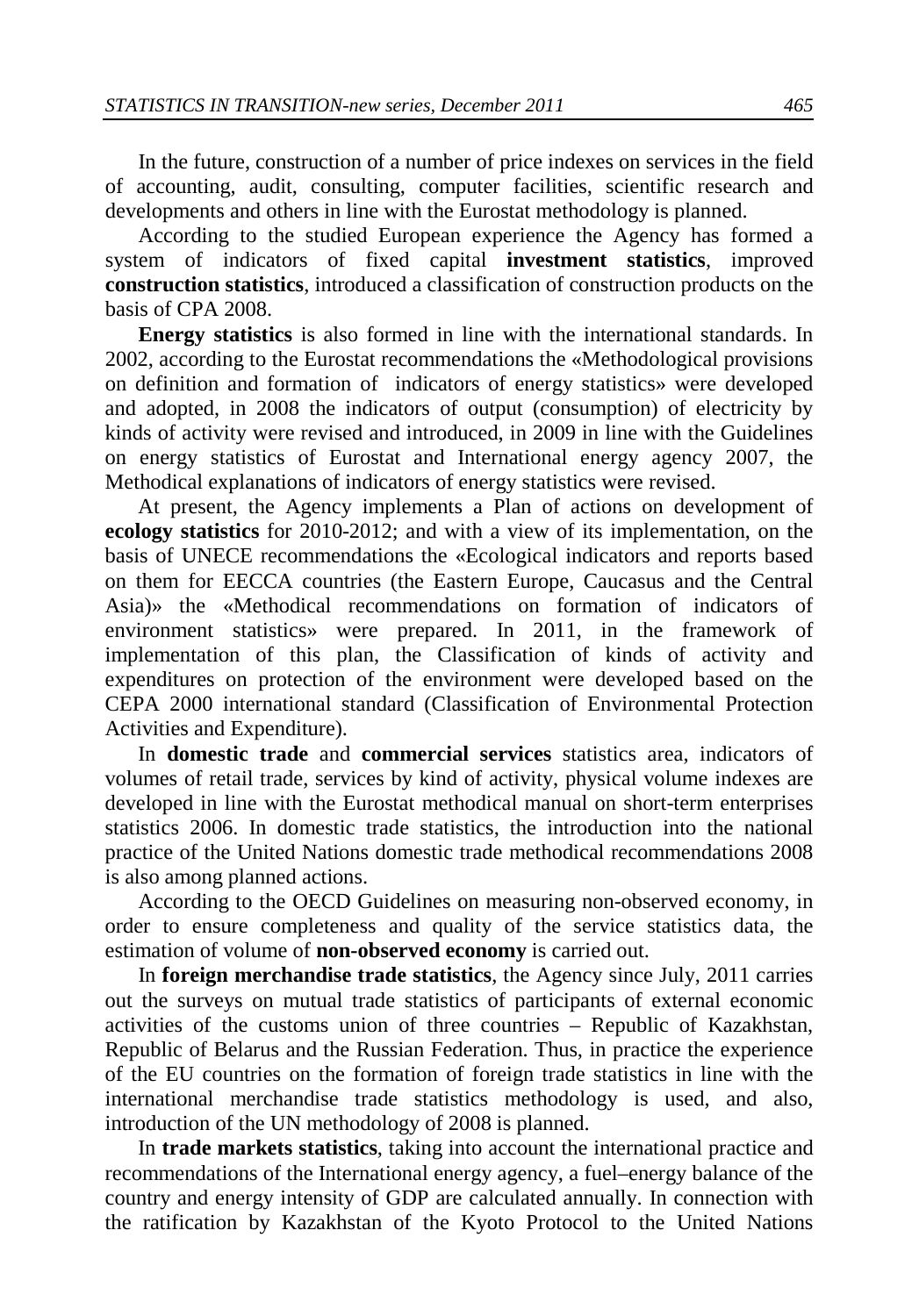Framework Convention on Climate Change, new methodical recommendations on fuel–energy balance were developed, including the provisions on calculation of energy and carbon intensity of GDP.

Agency also constantly studies the international experience on **tourism statistics**. On the basis of international recommendations on tourism statistics 2008 the Agency has developed the methodical recommendations on formation of tourism statistics indicators. Sample surveys of visitors (tourists) and households for formation of the Satellite tourism account are carried out in line with international experience.

In **information-communication technologies statistics,** on the basis of the «Guidelines on estimating access to ICT and their use by households and separate persons» and «Guidelines on information economy statistics» of UNCTAD (United Nations Conference on Trade and Development) and International telecommunication union the sample surveys about level of use of informationcommunication technologies in enterprises and households are carried out. In 2012 it is planned to conduct a new survey in the area of secondary education prepared on recommendations of the International telecommunication union and Partnership on ICT estimation for development. On the basis of this survey the indicators characterizing availability of means of interactive training, share of students using computers and the Internet will be formed.

In formation of indicators of **science and innovation statistics** the methodological approaches based on Frascati and Oslo Manuals are used. On annual basis the indicators about level of innovative activity, expenditures on technological innovations, on scientific research and developments, administrative innovations and others are formed. In 2009 the methodical recommendations on innovation statistics which allow forming internationally comparable indicators of innovative activity have been developed taking into account the international standards.

In **statistics of culture,** according to the recommendations of the UNESCO Institute of Statistics 2009 new indicators on objects of the film industry, such as number of created national films, national films with participation of other countries, with prevalence of national or foreign financing and others are formed. Further introduction of UNESCO methodology on the system of culture statistics 2009 in Kazakhstan is planned.

In **demographic statistics** calculations of all indicators are based on methodological recommendations of the UNECE and Eurostat. Currently, we develop a "Methodology of predicting the number and sex composition of population" using the UN guidelines («United Nations Manual III: methods for population projections by sex and age»).

Thus, the 1999 and 2009 population censuses were conducted using UNECE guidelines. The "Recommendations of the Conference of European Statisticians on Population and Housing Census Round 2010" prepared in cooperation with Eurostat were used in developing the toolkit of 2009 Census.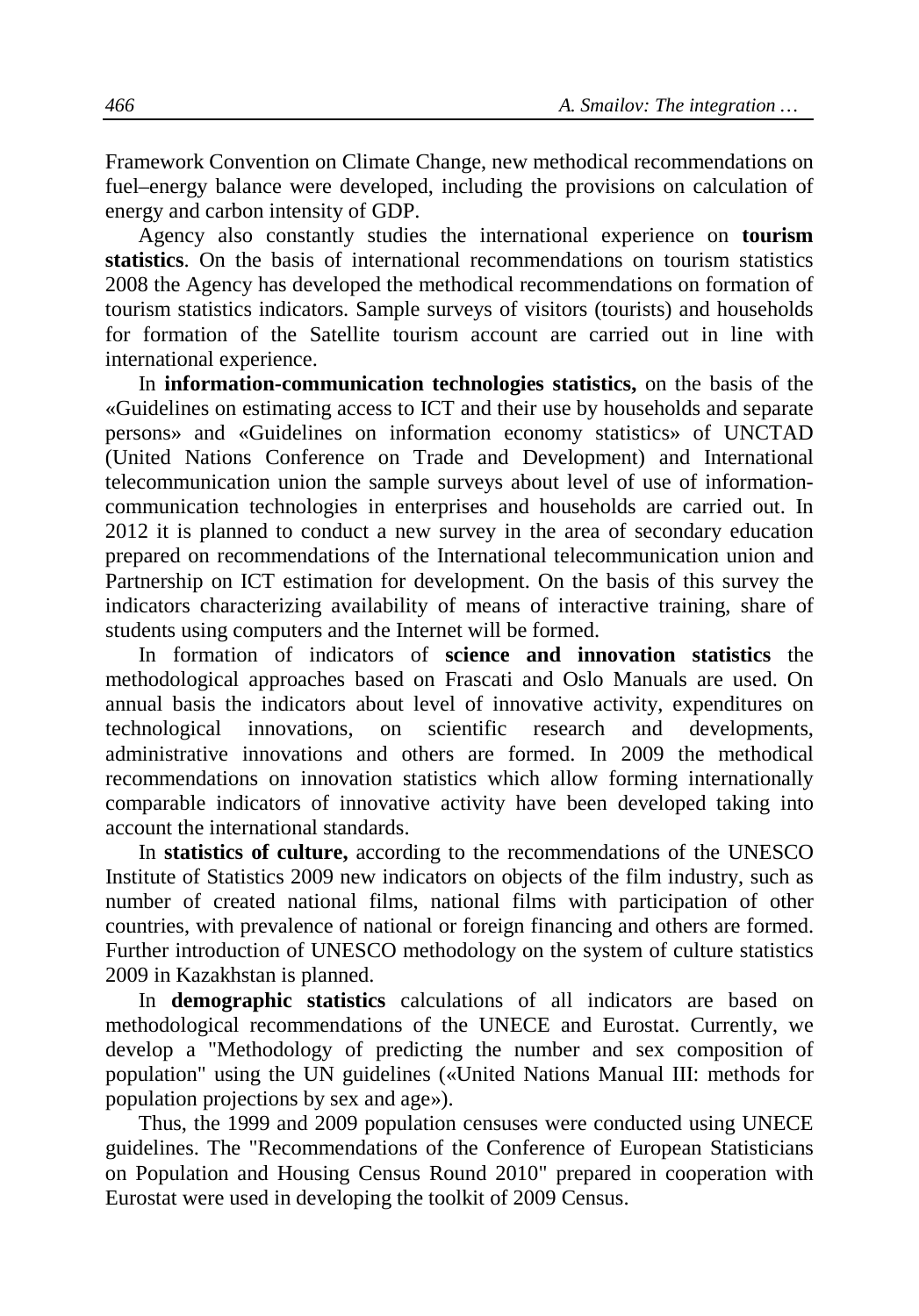At present, the formation of indicators of **employment, wages and living standards statistics** in Kazakhstan is carried out in line with the recommendations and standards of the International Labour Organization, the UNECE and the World Bank.

Key labor market indicators are collected through the quarterly Labour Force Survey (LFS), which was organized with the support of Eurostat and statistical office of Germany.

In 2010 the Agency studied and applied experience of the national statistical office of Poland in terms of constructing and calculating the index of labor cost.

Ladies and gentlemen, in conclusion, let me comment briefly on the **introduction of modern technologies by the Agency into the processes for collection, processing and dissemination of data on the basis of international experience.**

As part of the government program for the development of "e-government (electronic)" and for improvement of the information infrastructure, in 2010 the project of Integrated information system "e-Statistics" (hereinafter – IIS "e-Statistics") of the Republic of Kazakhstan has been launched.

IIS "e-Statistics" is designed for automated collection and processing of primary statistical data, storage of statistical data, compilation of statistical materials and implementation of statistical data inquiries.

One of the main components of IIS "e-Statistics" is the information system "Metadata" (hereinafter – IS "Metadata"). The main purpose of IS "Metadata" is managing the Agency's information systems, as well as satisfaction of the needs of different groups of statistical information users.

Close internal integration of the IS "Metadata" and IS "CLASS" is provided. IS "CLASS" is designed for automatization of the processes of design, implementation, maintenance and dissemination of statistical classifications, nomenclatures and reference books.

Data from the sources of statistical information are collected in the IIS "e-Statistics" by means of the database "Administrative data" and information system "Storage of primary statistical data."

In IIS "e-Statistics" data collection in the production of statistical information is done by information system "On-line data collection".

To ensure timely and high quality processing of primary statistical information and compilation of statistical indicators in IIS "e-Statistics" the information system "Processing of primary statistical and administrative information" is provided.

In IIS "e-Statistics" the process of dissemination of statistical information is supported by the database of aggregated indicators and information-analytical system.

Last year the work on creation of information-analytical system "Taldau" (hereinafter – IAS "Taldau") has begun. In the current year IAS "Taldau" was put into trial operation and access is granted to all users without restriction. The implementation of this system is aimed on providing access to a wide range of statistical data users at a convenient for them format.